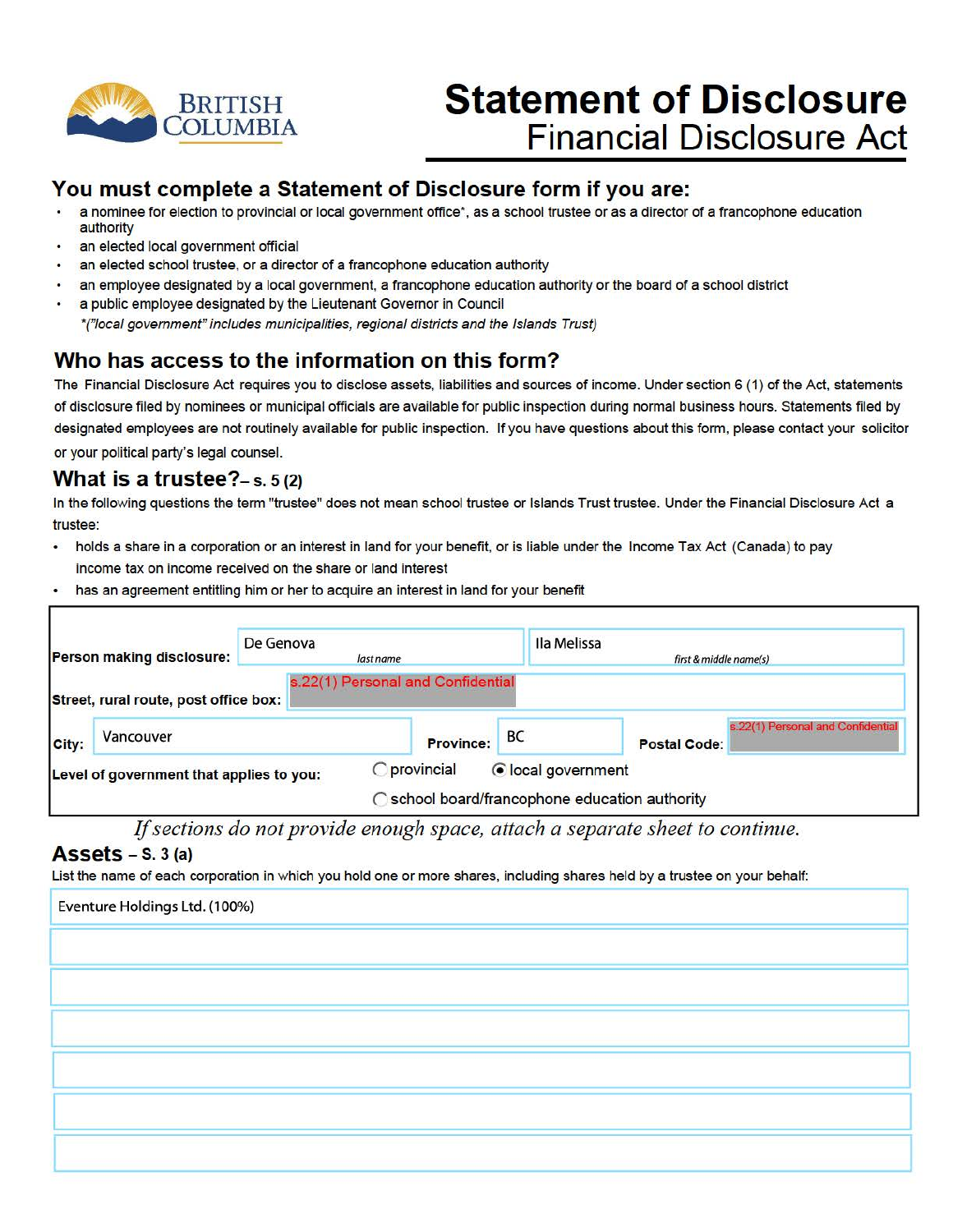### **Liabilities** - s. 3 (e)

List all creditors to whom you owe a debt. Do not include residential property debt (mortgage, lease or agreement for sale), money borrowed for household or personal living expenses, or any assets you hold in trust for another person:

| creditor's address(es) |
|------------------------|
|                        |
|                        |
|                        |
|                        |
|                        |
|                        |
|                        |
|                        |
|                        |
|                        |
|                        |
|                        |
|                        |
|                        |
|                        |
|                        |
|                        |
|                        |
|                        |

### **Income** - s. 3 (b-d)

List each of the businesses and organizations from which you receive financial remuneration for your services and identify your capacity as owner, part-owner, employee, trustee, partner or other (e.g. director of a company or society).

- Provincial nominees and designated employees must list all sources of income in the province.
- Local government officials, school board officials, francophone education authority directors and designated employees must list only income sources within the regional district that includes the municipality, local trust area or school district for which the official is elected or nominated, or where the employee holds the designated position

| your capacity | name(s) of business(es)/organization(s) |
|---------------|-----------------------------------------|
| Councillor    | City of Vancouver                       |
| Director      | <b>Metro Vancouver</b>                  |
| Owner         | Eventure                                |
|               |                                         |
|               |                                         |
|               |                                         |

### **Real Property** - s. 3 (f)

List the legal description and address of all land in which you, or a trustee acting on your behalf, own an interest or have an agreement which entitles you to obtain an interest. Do not include your personal residence.

- Provincial nominees and designated employees must list all applicable land holdings in the province
- Local government officials, school board officials, francophone education authority directors and designated employees must list only applicable land holdings within the regional district that includes the municipality, local trust area or school district for which

| legal description(s) | address(es) |  |
|----------------------|-------------|--|
|                      |             |  |
|                      |             |  |
|                      |             |  |
|                      |             |  |